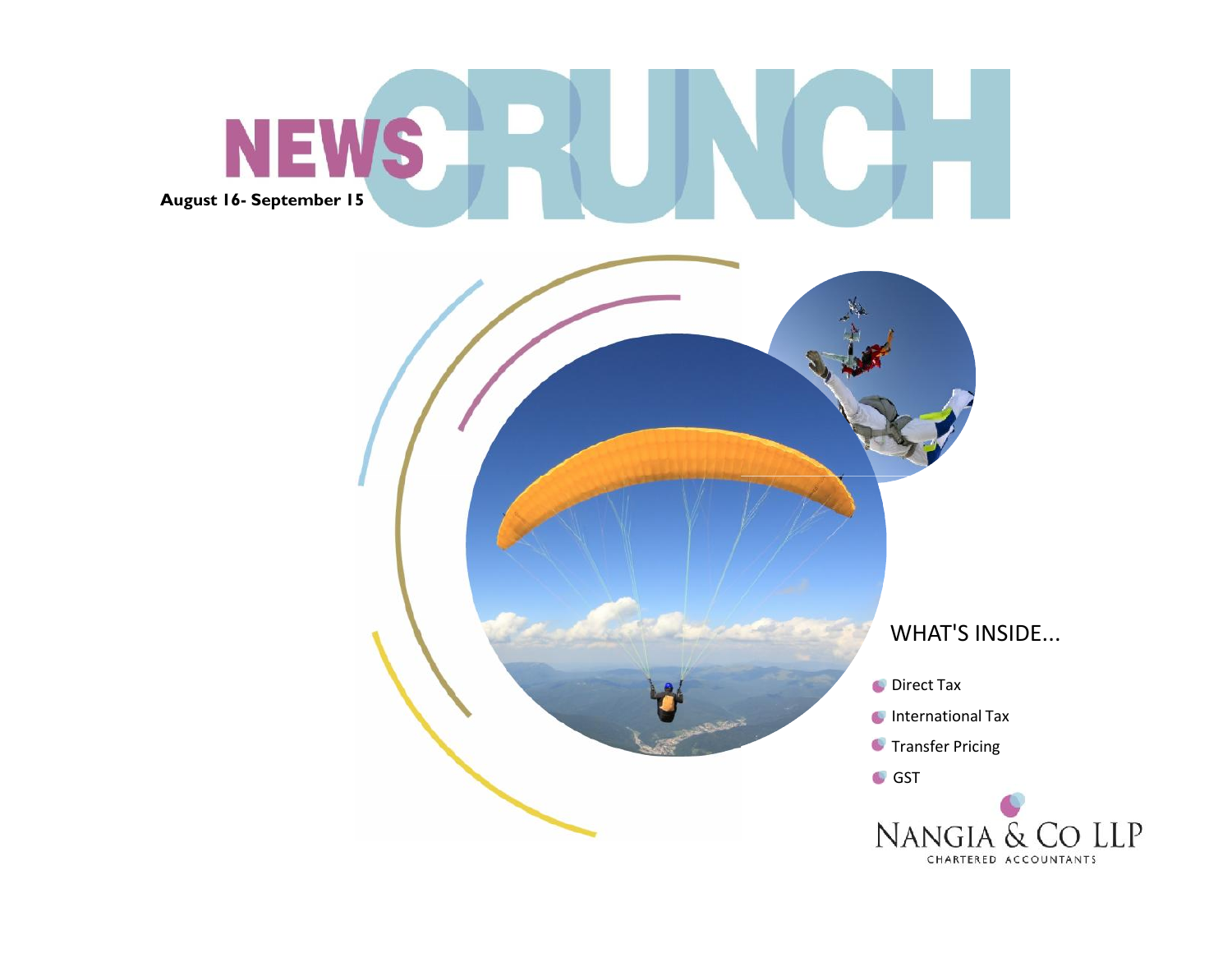

### **DIRECT TAX**

- 1. CBDT inserts draft rule for voluntary disclosure of estimated current year's income, tax payments and advance tax liability
- 2. Provident Fund withdrawal to Japanese employees who have left India
- 3. ITAT rules that where Indian Company was an Independent agent of the foreign company under DTAA and the payments made to it were at arm's length, it did not constitute a PE and thus, no part of income of the foreign company was liable to tax in India.

### **INTERNATIONAL TAX**

- 4. U.K. Issues 14 'Google Tax' Charges to Multinational **Companies**
- 5. OECD criticises European plan to tax internet giants
- 6. Donald Trump says US needs to cut corporate tax to 15% to match China, which has rate of 25%
- 7. Amazon 'pays 11 times less corporation tax than traditional booksellers'
- 8. I-T steps up drive against cash abroad; charges fixed against 5 businessmen

#### **TRANSFER PRICING**

9. The powers of the Dispute Resolution Panel are co-turminus with that of Assessing Officer and hence, the Panel can not only increase the amount of adjustment but also can make a new TP adjustment that was omitted by the Assessing **Officer** 

10. Transaction with the US branch of an Indian enterprise will not constitute an International transaction as per section 92B of the Act because an international transaction is a transaction between two or more associated enterprises, "either or both of them are non- residents"

**GST**

- 11. CBEC Amends Customs Valuation (Determination of Value of Imported Goods) Rules, 2007
- 12. GST Council extends deadline for filing returns for the month of July

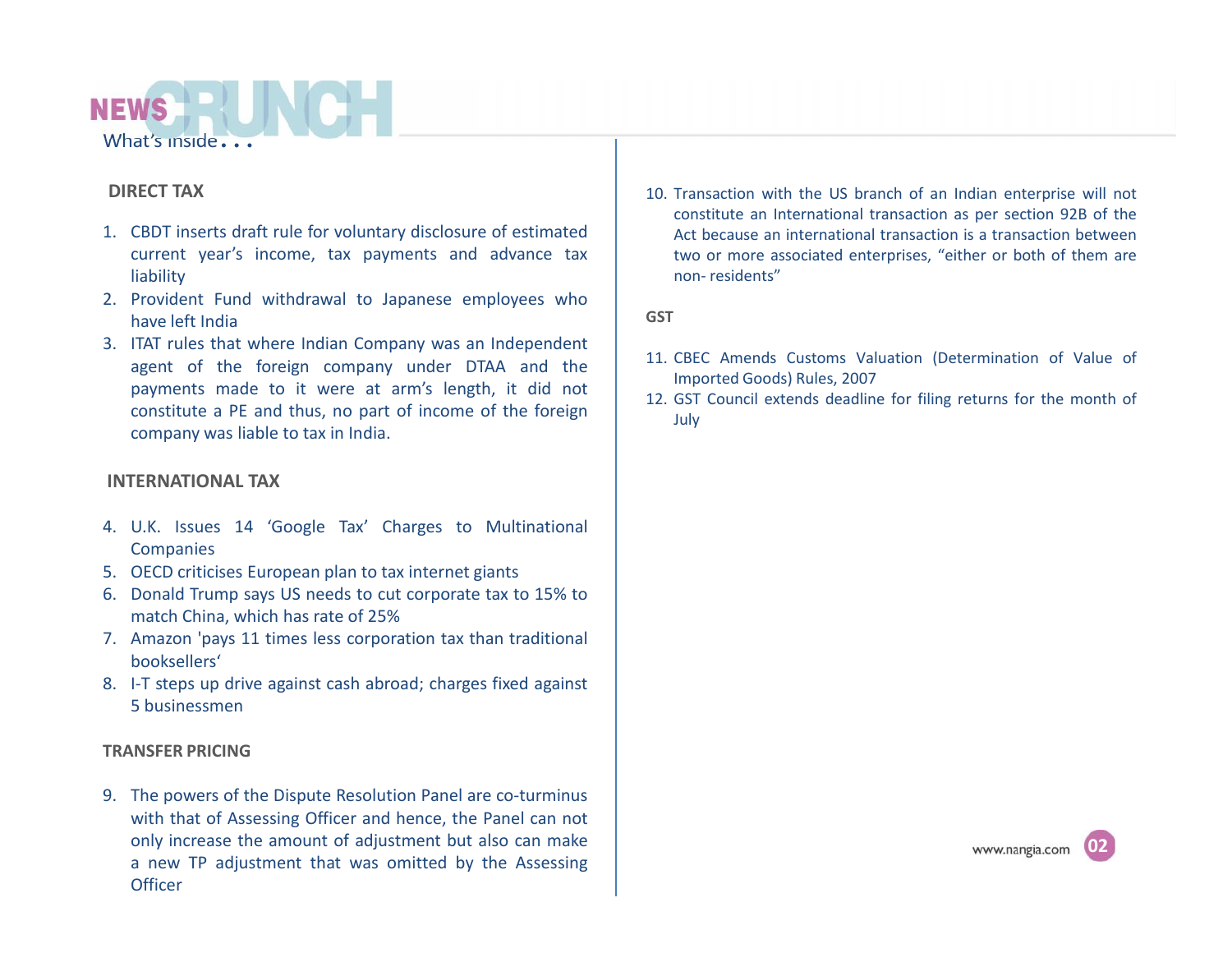## **NEWS DIRECT TAX**

## 1. CBDT inserts draft rule for voluntary disclosure of estimated current year's income, tax payments and advance tax liability



### Background

- Under the current provisions of the ITL, a taxpayer is required to voluntarily discharge part of its tax liability by way of advance tax in four instalments on an estimated basis for the relevant tax year. The taxpayer is entitled to revise its advance tax instalments based on any variation in its estimate of income during the tax year.
- $\cdot \cdot$  In case of any shortfall in such instalments as compared to the actual tax liability, the taxpayer is liable to pay interest at a specified rate on such shortfalls.
- \* Now CBDT has published draft rule for voluntary disclosure of estimated current year's income, tax payments and advance tax liability. In this regard, for wider public consultation, the CBDT has issued this draft notification on 19 September 2017 for insertion of a new rule under the Indian Tax Laws (ITL). The proposed draft rule imposes a compliance requirement on company taxpayers and persons governed by the tax audit provisions to furnish certain details/information, such as income under different heads of income, various deductions, tax liability,

advance tax, gross turnover/receipt etc., for the relevant period of the tax year and the corresponding period of the immediately preceding tax year.

The Rule requires every company and person covered by the tax audit provisions to furnish certain details/information before the specified date, as given below:

- $\cdot \cdot$  Estimate of income and payment of taxes as on 30 September of the tax year on or before 15 November of the tax year
- $\cdot \cdot$  In a case where estimated income as on 30 September is lesser than the income of the corresponding period of the immediately preceding tax year by an amount higher of INR 5lakh or 10%, then the taxpayer is again required to furnish an intimation of estimated income as on 31 December of the tax year on or before 31 January of the tax year.

### **NANGIA'S TAKE**

*Corporate taxpayers are to furnish information even if the company is not liable for tax audit under the Act or even if the company is not liable for advance tax due to losses or credit of tax withholding at source. Owing to consultative approach that has been adopted by the CBDT, taxpayers need to carefully assess the impact of the Rule and convey their concerns, which the CBDT can address before notifying the final rule.*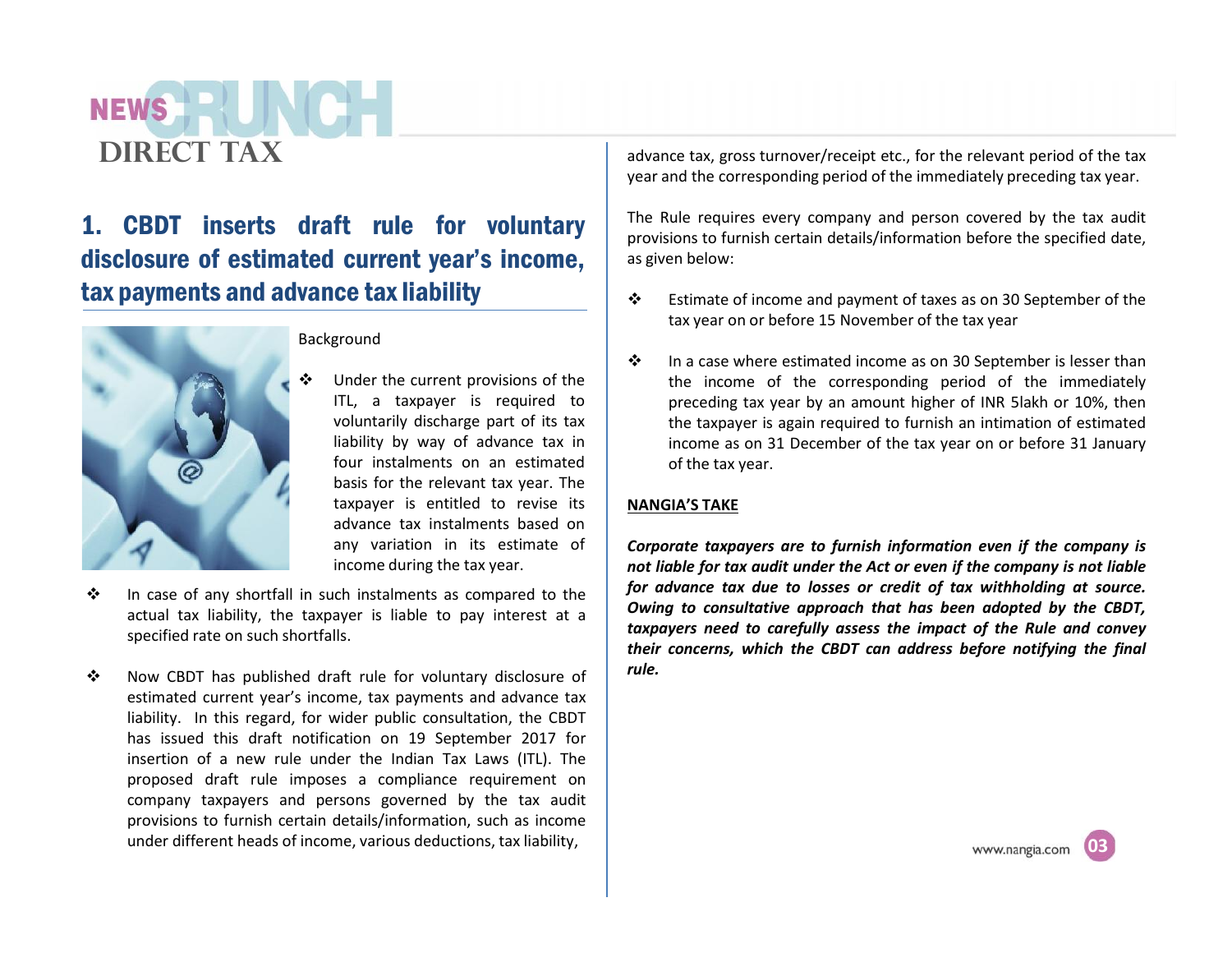# **NEWS HEALTH**

## 2. Provident Fund withdrawal to Japanese employees who have left India

#### **Background**



- Foreign passport holders working in India are covered under the Provident Fund Scheme as a separate category of employees called "International Workers". International Workers are mandatorily required to contribute towards Provident Fund in India unless they obtain a Certificate of Coverage from their home country under an effective Social Security Agreement entered into between India and their home country.
- $\triangleright$  As per the withdrawal provisions, International Workers are permitted to withdraw from Provident Fund under the following circumstances:
	- On retirement at any time after attaining the age of 58 years
	- On retirement on account of permanent and total incapacitation
	- When an employee covered under the Social Security Agreement entered into between India and any other country ceases to be an employee of the Indian establishment

#### **India Japan SSA**

 $\triangleright$  As per the Social Security Agreement between India and Japan, withdrawal is permitted on cessation of Indian employment.

- $\triangleright$  The said Article specifically states that this withdrawal benefit shall also be available to a person who has been subject to Indian Provident Fund contributions prior to the entry into force of the Social Security Agreement between Indian and Japan.
- $\triangleright$  However, some regional Provident Fund offices were of the view that employees who have completed Indian employment and had left India prior to 1 October 2016 (i.e. before the Social Security Agreement between India and Japan came into force) were not eligible for Provident Fund withdrawal.

### **EPFO's Circular**

Addressing the concern of Japanese Employees, the Employees' Provident Fund Organization ('EPFO') issued a circular on September 1, 2017, clarifying that Japanese employees who have contributed to Indian Provident Fund and had left India prior to 1 October 2016 (i.e. before the Social Security Agreement between India and Japan came into force) will also be eligible to claim lump sum withdrawal from the Provident Fund Scheme.

Accordingly, Japanese employees who have contributed to Indian Provident Fund and had left India prior to 1 October 2016 can now claim lump sum withdrawal from the Provident Fund Scheme. Such withdrawal can be claimed in any of the following bank accounts:

- In the employee's Indian bank account
- In the employer's Indian bank account
- In the employee's overseas bank account

**04**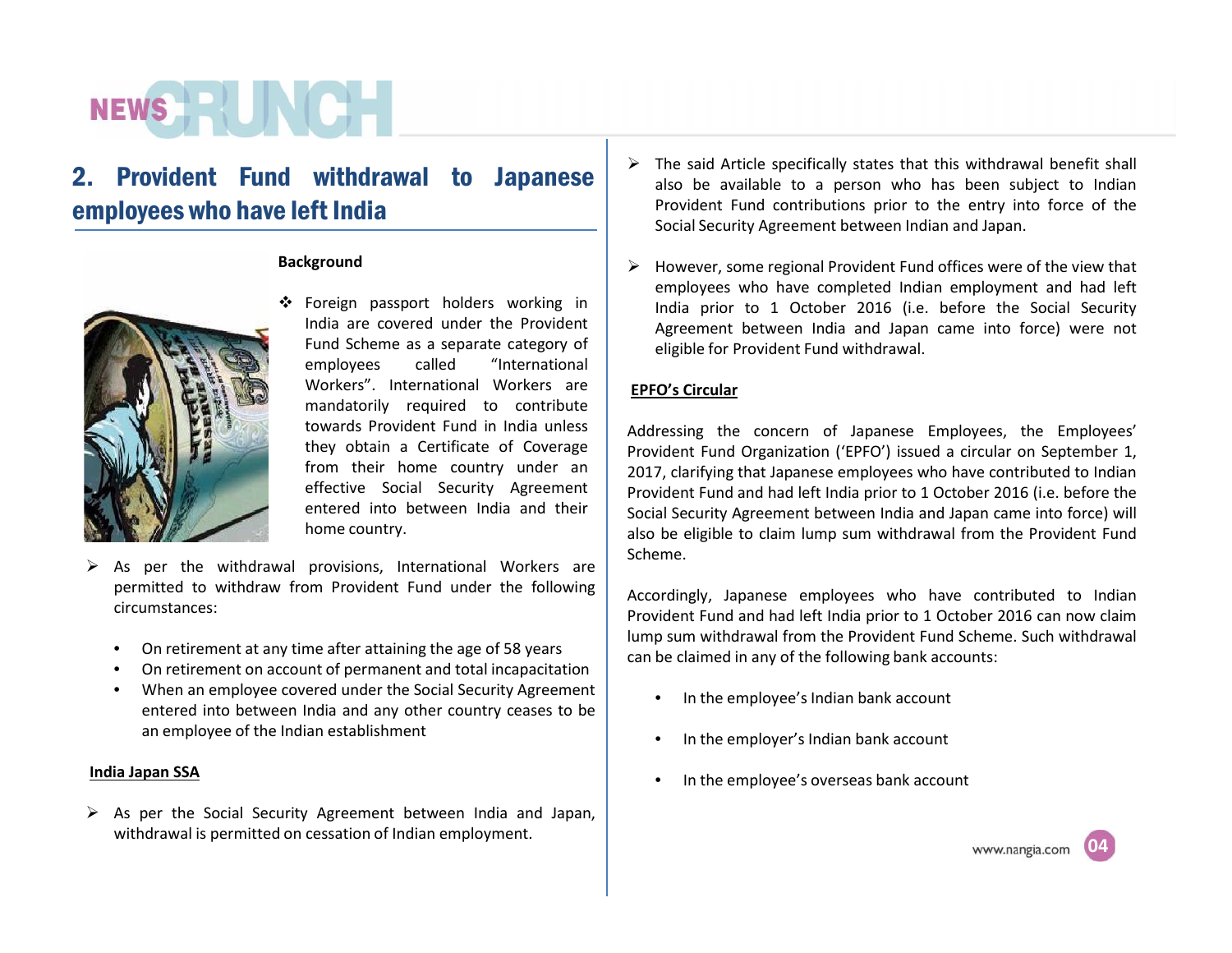#### **NANGIA'S TAKE**

- *This circular by EPFO comes as a relief for Japanese passport holders who have already completed Indian employment and have left India, since now they are eligible to withdraw the amount standing to the credit of their Provident Fund.*
- *Employers employing such Japanese passport holders should ensure that the Provident Fund withdrawal applications are made and where any issue is raised by the Regional Provident Fund Offices, a copy of circular issued by the EPFO may be presented.*

3. ITAT rules that where Indian Company was an Independent agent of the foreign company under DTAA and the payments made to it were at arm's length, it did not constitute a PE and thus, no part of income of the foreign company was liable to tax in India.

### **Brief Facts of the case :**

- International Networks BV ("Assessee") is a subsidiary company of Satellite Television Asia Region Limited ("STAR Ltd.") incorporated in Netherlands.
- Assessee had been granted an exclusive right for sale of advertising time in India on the channels owned by STAR Ltd., for which, the assesse engaged STAR India Pvt. Ltd. ("SIPL"), an Indian entity, to procure business from Indian advertisers on a commission of 15% of receipts from such business.
- $\cdot \cdot$  The revenue so earned by it, was offered to tax by computing taxable income @10% of the gross receipts (excluding commission paid) on the basis of CBDT circular 742, dated May 5, 1996.
- However, the Assessing Officer ("AO") declined the benefit of Circular 742 to the assesse and assessed taxable income @20% of gross advertising revenues by invoking Rule 10 of the Income Tax Rules 1962 (Rules).<br>
www.nangia.com

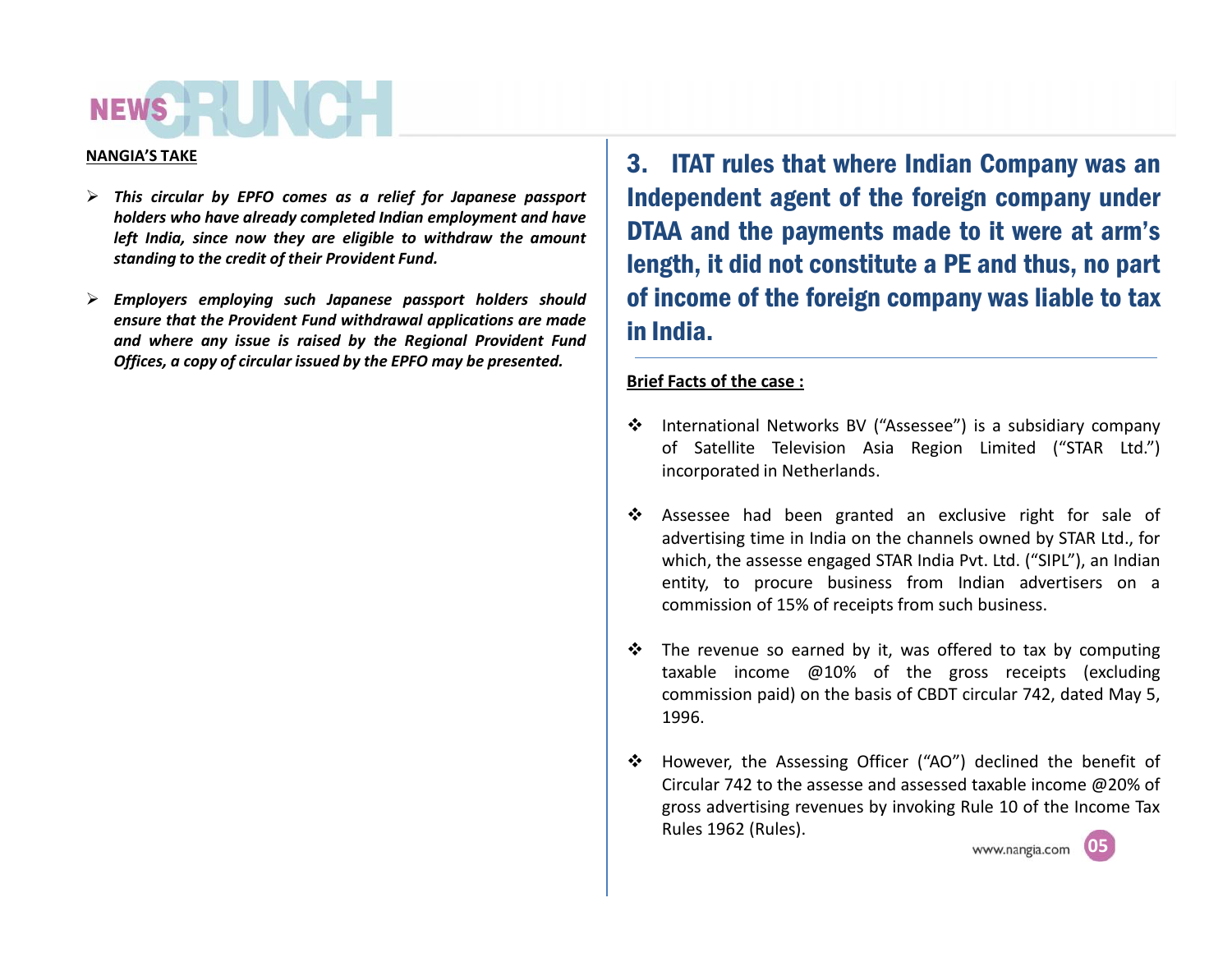# **NEWS HE**

- ❖ Aggrieved by the order of the AO, the assessee preferred an appeal before the First Appellate Authority ("FAA") which held that the assessee had a Permanent Establishment ("PE") in the form of SIPL in India and further, agreed with AO that Circular 742 was not applicable to the assesse.
- Challenging the orders of the FAA, Assessee filed appeal before the Income Tax Appellate Tribunal ("ITAT").

### **Contentions of Assessee:**

- $\cdot$  The assesse contended that SIPL was a wholly independent agent; free to undertake agency activities for other channels as well as carry on other businesses. Therefore, it was clearly covered by the exclusionary clause 6 of Article 5 of India-Netherlands Double Taxation Avoidance Agreement ("DTAA") and did not constitute a PE.
- Through terms of clauses of agency agreement, Assessee also contended that the Indian agent did not have any authority to conclude contracts on behalf of the Assessee.
- \* The Assessee, though financial data on SIPL's total share of revenues from Assessee vis-à-vis SIPL's total revenues, also tried to demonstrate that revenue from Assessee constitutes a very small portion of SIPL's revenues and thus SIPL is economically independent of the Assessee
- The assesse further contended that AO had himself granted the benefit of Circular 742 in one of the preceding assessment years.
- $\cdot$  As regards the payment made to SIPL, the assesse pointed out that Circular 742 accepted 15% commission as Arm's Length Price ("ALP").

### **Contention of Revenue:**

- The revenue contended that STAR Ltd., Assessee and SIPL were part of the same group with SIPL incorporated primarily to promote business activities of other entities, and thus, it was a PE.
- $\cdot$  As regards Circular 742, the revenue was of the opinion that its benefit could not be given to the assesse as it was not a broadcasting or telecasting company.

### **Ruling of the ITAT:**

- On perusal of the agreement between SIPL and assesse, the ITAT concluded that agent company had no power to bind the assessee in any legal obligation as it could not enter into an agreement with any client independently. Also, it was free to carry on any other business.
- The ITAT held that SIPL is an independent agent under Article 5(6) of the DTAA, acting in its ordinary course of business and its activities were not wholly and exclusively devoted to the assessee as could be inferred from the percentage of revenue accruing to SIPL from the assessee and therefore, it did not constitute a PE in India.
- As regards the issue of ALP, ITAT ruled that the commission paid by assessee to SIPL was as per the industry norms as also recognized by Circular 742, and thus, there would be no further attribution of profits in the hands of the assessee.

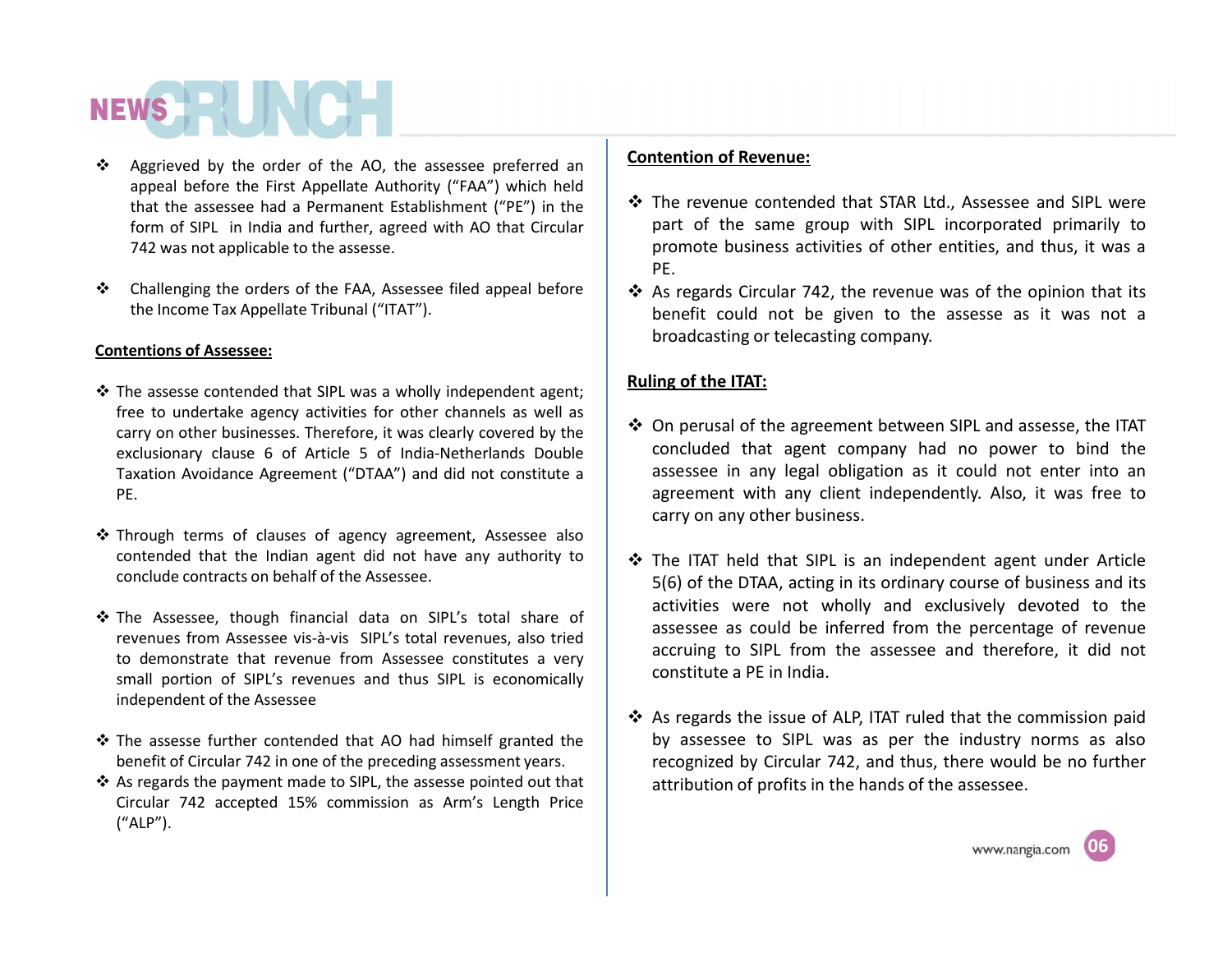- Referring to the judgement of the High Court in case of Set Satellite (Singapore) Pte. Ltd. (307 ITR 205), the ITAT opined that even if it was held that the assessee had a PE in India, nothing further would be left to be taxed in the hands of the foreign  $\begin{bmatrix} 4 \end{bmatrix}$ enterprise if correct ALP was applied.
- Accordingly, the ITAT concluded its judgement by stating that the assessee had no PE in India and payments were made at arm's length to SIPL and that the assessee was not liable to pay any tax in India.

### **NANGIA'S TAKE :**

- *Through this decision, the ITAT has again reaffirmed the position that in case ofan agent which is economically not dependent on non-resident principal and which contractually does not have any authority to conclude contracts, would not constitute PE ofnon-resident Principal, even both pertain to same group.*
- *The ITAT has further reaffirmed that where payments made by foreign company to an Indian agent were at arm's length price, then even if such Indian concern is considered to be a Dependent Agent PE of such foreign company, there would be no further attribution of profits to such PE.*

## **International tax**

## 4. U.K. Issues 14 'Google Tax' Charges to Multinational Companies

The U.K. has sent more than a dozen "Google tax" charging notices to multinational companies since introducing the controversial penalty, according to official data.

According to the Sept. 13 data, HMRC secured 1.6 billion pounds (\$2.1 billion) from this activity in the financial year to April 2017, dwarfing the 853 million pounds for the previous 12 months. The latest figure includes the extra 281 million pounds in receipts collected that year through the DPT.

"With 14 charging notices issued by 31 March 2017 we would expect significantly more next year," Heather Self, a U.K. tax partner at London based law firm Pinsent Masons LLP, said in a Sept. 13 emailed statement.

As "many companies have 31 December year ends and the deadline for notices for the period ended 31 December 2015 is 31 December 2017, so we think a lot of notices will be issued in the second half of this year."

*Source: https://www.bna.com/uk-issues-14-n57982087841/*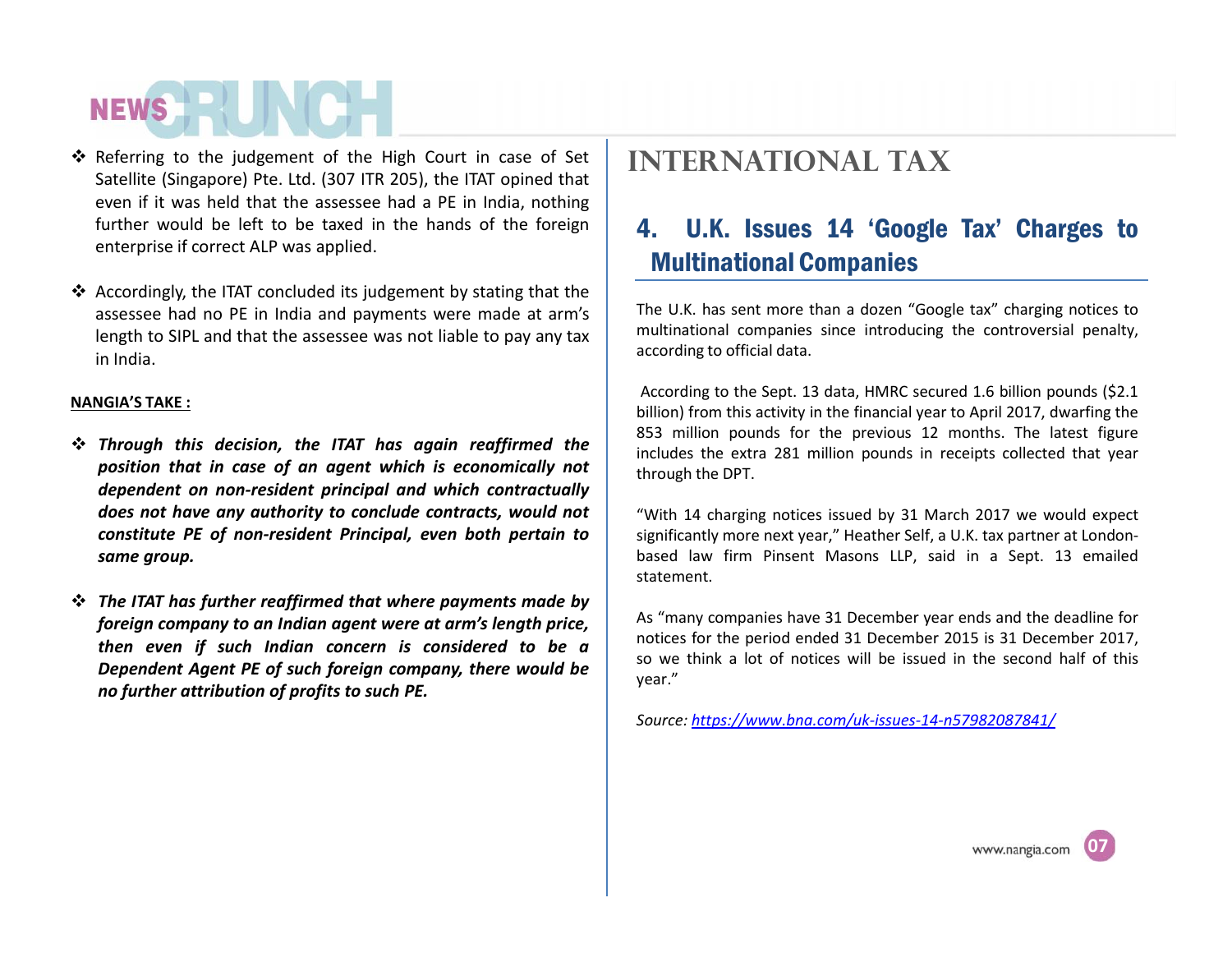## 5. OECD criticises European plan to tax internet giants

- $\triangle$  The OECD said that a proposal by leading European nations to tax the revenues of US internet giants was at best an interim option until a global solution is found.
- $\div$  The OECD said Wednesday that a proposal by leading European  $\parallel$  Source: nations to tax the revenues of US internet giants was at best an interim option until a global solution is found. France, Germany, Italy and Spain have adopted a common position to explore options compatible with EU law to tax internet giants based on the revenues they generate in their countries. Big EU countries have become increasingly frustrated that internet giants such as Amazon, Apple, Facebook and Google escape paying much in taxes by basing and often billing their operations through low-tax EU states such as Ireland.
- $\cdot$  Corporate taxes are based on profits, with each country setting its own rates, as well the base on which the tax is calculated.

*Source: http://telecom.economictimes.indiatimes.com/news/oecd criticises-european-plan-to-tax-internet-giants/60508963*

## 6 . Donald Trump says US needs to cut corporate tax to 15% to match China, which has rate of 25%

Donald Trump has reiterated his goal to lower the US corporate tax rate to 15 per cent to "match" China. But China has a standard corporate tax income rate of 25 per cent, according to the State Administration of Taxation.

While certain enterprises in industries encouraged by the Chinese government can qualify for a reduced rate of 15 per cent, the majority of businesses pay the higher rate.

The US President has said he hopes to lower the corporate tax rate from 35 to 15 per cent. "It would bring us to the level where China and other countries are. And we will be able to compete with anybody," Mr Trump said.

http://www.independent.co.uk/news/world/americas/uspolitics/donald-trump-us-corporate-tax-15-per-cent-china-match different-higher-economy-wall-street-president-a7945901.html

## 7. Amazon 'pays 11 times less corporation tax than traditional booksellers'

- $\cdot \cdot$  The UK's bookshops pay 11 times what Amazon does in corporation tax, according to a report from the Centre for Economics and Business Research.
- \* The Bookselling Britain report was unveiled at the Booksellers Association's annual conference in Birmingham on Tuesday, revealing that bookshops contribute an estimated £540m to the UK economy, and pay an estimated £131m in tax, including £12m in corporation tax. This equates to 91p per £100 of turnover, the report said, which is 11 times the 8p rate that Amazon pays, according to the CEBR. Amazon's most recent accounts show that Amazon UK Services saw turnover rise to almost £1.5bn in 2016, while corporation tax payments dropped from £15.8m to £7.4m year on year.
- The discrepancy was condemned by the Booksellers Association's Giles Clifton, head of corporate affairs.<br>www.nangia.com

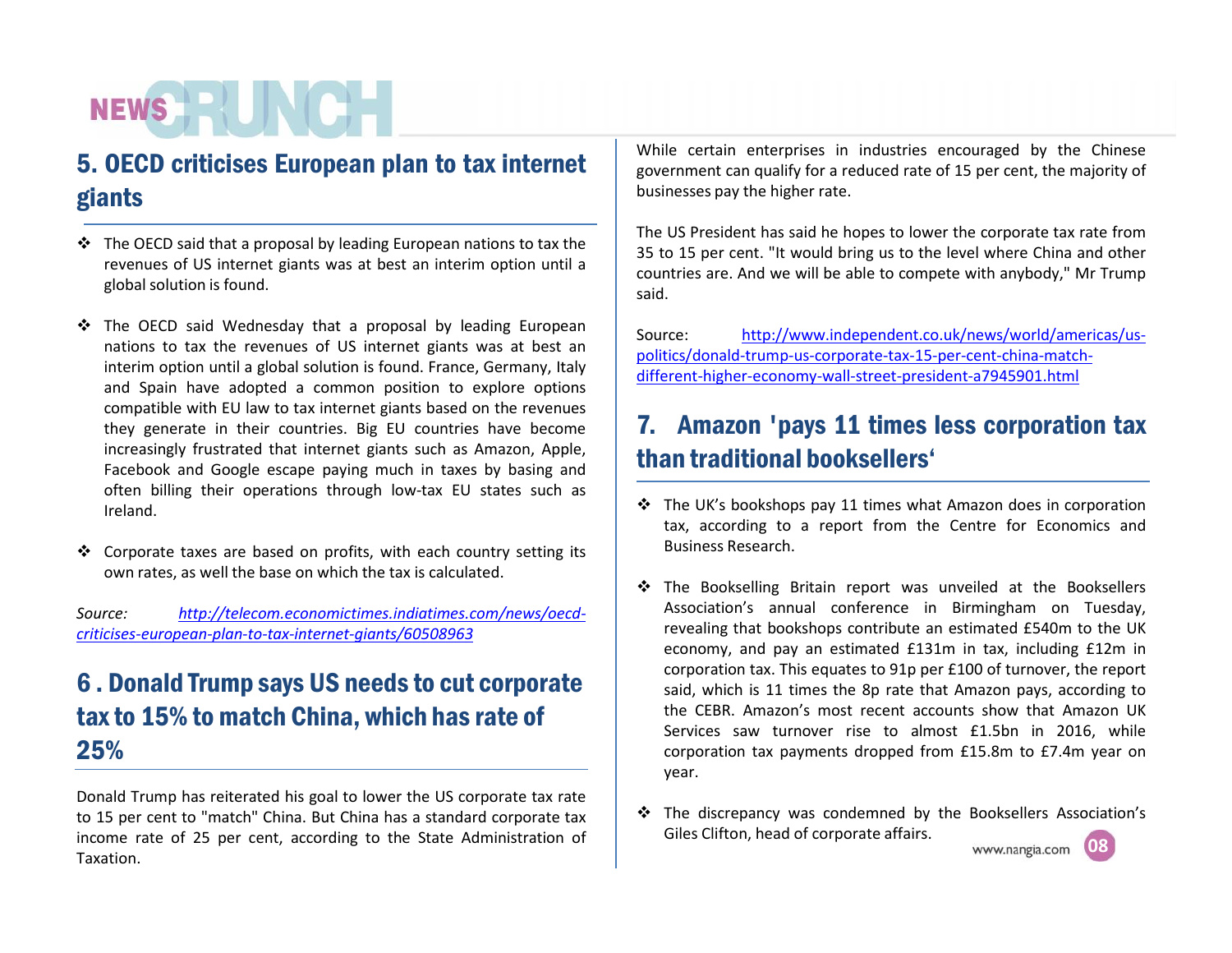$\cdot$  "The BA has already highlighted the unequal treatment meted out by the business-rates system to British booksellers, the staggering 17 times differential between what the Waterstones on Bedford High Street pays in comparison with the Amazon business unit a short distance away," said Clifton.

Source: https://www.theguardian.com/books/2017/sep/12/amazon pays-11-times-less-corporation-tax-than-traditional-booksellers

## 8. I-T steps up drive against cash abroad; charges fixed against 5 businessmen

- $\triangle$  The income-tax (I-T) department has established charges against five persons with unaccounted foreign assets of Rs 5,000 crore in the British Virgin Islands (BVI), a Caribbean tax haven. Investigations are on in more cases.
- $\cdot \cdot$  According to sources in the tax department, these persons are from the gold and diamond export business, and have strong business operations in India as well. The total undisclosed foreign asset held by them was worth Rs 5,000 crore. These are among the 612 Indian residents named in the list exposed by The International Consortium of Investigative Journalists (ICIJ) in 2013. The consortium released information about thousands of secret companies, trusts and funds in offshore hideaways.

*Source: http://www.business-standard.com/article/economy policy/income-tax-department-steps-up-drive-against-cash-abroad- 117090900031\_1.html*

## **TRANSFER PRICING**

9. The powers of the Dispute Resolution Panel are co-turminus with that of Assessing Officer and hence, the Panel can not only increase the amount of adjustment but also can make a new TP adjustment that was omitted by the Assessing **Officer** 



### **Facts of the case**

Bausch & Lomb India Pvt Ltd ("the taxpayer") is engaged in the manufacturing and trading of soft contact lenses, eyecare solution and protein removing enzyme tablets. For the assessment year under review, the taxpayer reported certain international transactions in Form 3CEB following which the Transfer Pricing Officer ("TPO") proposed an adjustment of INR 13.69 crores. This adjustment was made on account of AMP expenses under bright line approach on "protective basis" and a subsequent addition of INR 33.11 crores was proposed on "substantive basis" taking into consideration the promotional expenses incurred by the taxpayer in order to promote the AE's brand.

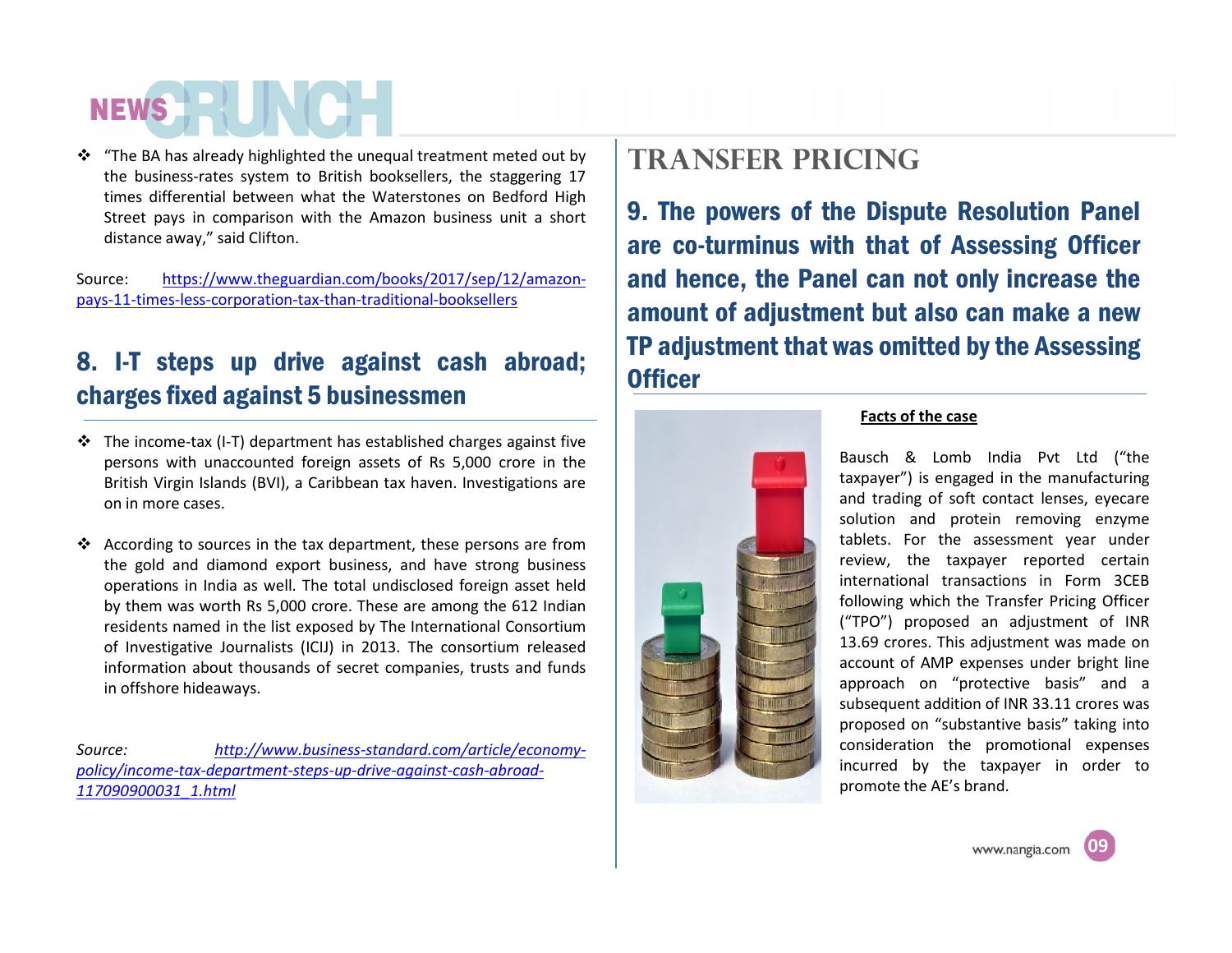The other issue raised by the taxpayer is against the adjustment of INR 15.15 crores made by the Assessing Officer ("AO") made on account of intra-group services ("IGS"). During the earlier proceedings, the TPO did not propose any adjustment in his order on account of intra group services. The Dispute Resolution Panel ("DRP") made a reference to the TPO to carry out a benchmarking analysis which resulted in NIL Arms' Length Price ("ALP") of IGS transaction. Hence, the DRP post due notice to the taxpayer directed the AO to make such adjustment.

### **The Tribunal's Ruling**

**Taxpayer's plea:** Before the Tribunal, the taxpayer made a request to refer to the taxpayer's case in the immediately preceding assessment year wherein the Tribunal has ordered for deletion of addition on account of AMP expenses following the judgement of the High Court.

In relation to adjustment made for IGS, the taxpayer contended that the DRP had overstepped its jurisdiction by directing the AO to make such addition. In case the TPO's order was found to be implausible, the remedy lied only with the Commissioner of Income Tax ("CIT") to revise such order.

**Tribunal's observations:** The Tribunal referred to its order in the immediately preceding assessment year in the taxpayer's own case and ordered for deletion of addition on account of AMP expenses incurred by the taxpayer during the year.

On account of adjustment made for IGS, the Tribunal cited the provisions of Section 144C(8) of the Income-tax Act, 1961 ("the Act") read with the Explanation (inserted retrospectively from April 1, 2009) reaffirming the power of the DRP to enhance variation proposed in the draft order. The Tribunal upheld that the powers of the DRP are *co-turminus* with that of the AO/ TPO and stated that the DRP was vested with the authority to not only increase the amount of TP adjustment, but also making a new TP adjustment that was omitted to be proposed by the AO/ TPO.

Based thereon, the Tribunal rejected the taxpayer's plea.

## **NANGIA'S TAKE**

*The DRP is an Alternative Dispute Mechanism, set up with a view to minimize the tax disputes relating to Transfer Pricing in International Transactions. The proceeding before the DRP is not an appeal proceeding but a correcting mechanism in the nature of a second look at the proposed assessment order by high functionaries of the revenue keeping in mind the interest of the taxpayer. However, the Finance Act 2012 widened the perimeter of the powers of the DRP to cover that the DRP can also enhance the amount of TP adjustment.*

**Source: Bausch & Lomb India Private Limited vs. ACIT**

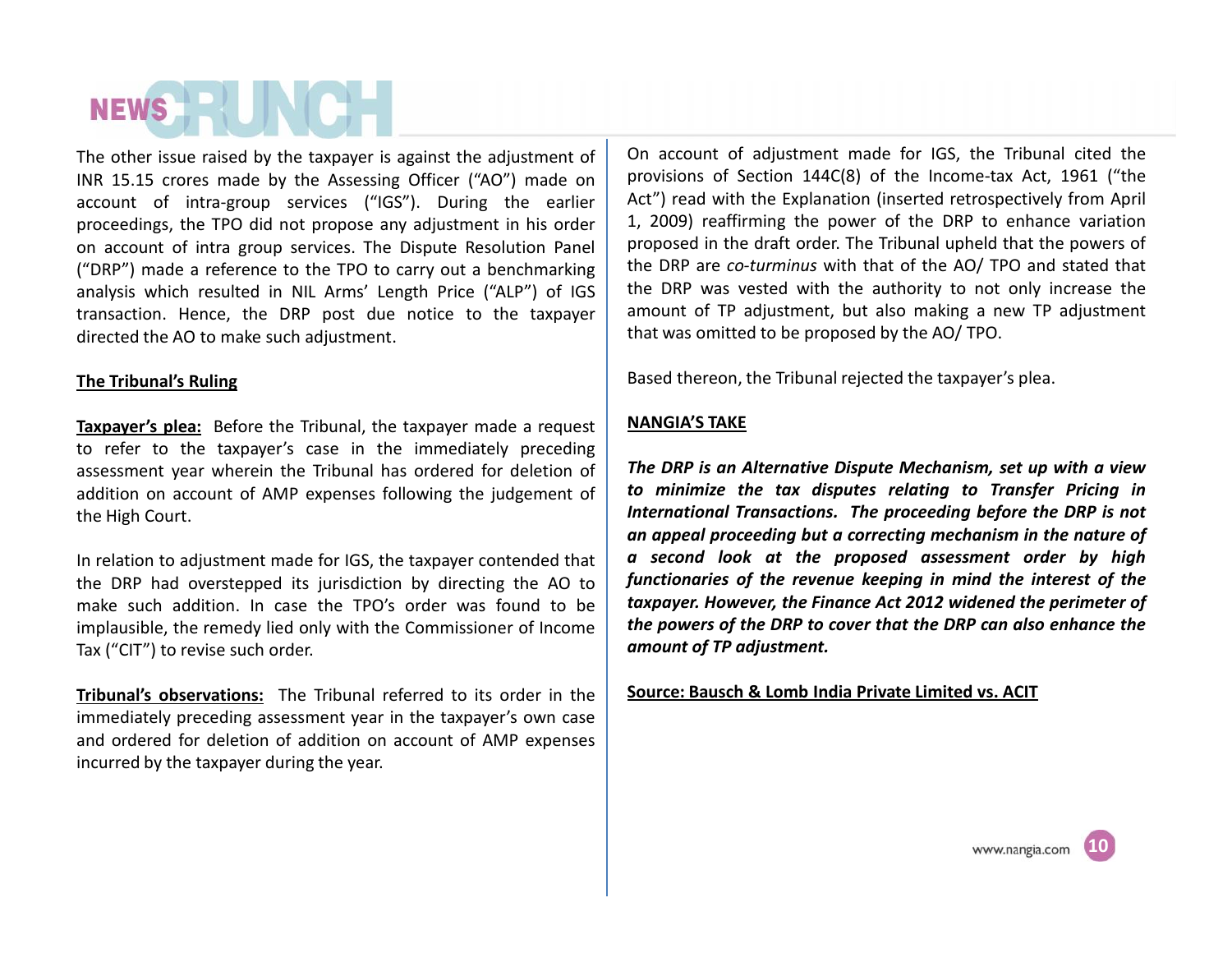## NEWS HELLING

10. Transaction with the US branch of an Indian enterprise will not constitute an International transaction as per section 92B of the Act because an international transaction is a transaction between two or more associated enterprises, "either or both of them are non residents"



#### **Background**

 Elder Exim Private Limited ("the taxpayer") is engaged in the business of manufacturing of spliced decorative veneer in flitch form. During the year under consideration, the taxpayer entered into a transaction of Purchase/Import of raw material and sale of finished goods with two of enterprises viz. General Woods Limited, Canada and Durian industries Limited, USA.

During the course of assessment, the Assessing Officer ("AO")/Transfer Pricing Officer ("TPO") treated the aforementioned transactions as international transactions with associated enterprises ("AEs"). Based thereon, the AO/TPO made an upward adjustment of INR 1.44 crore.

Aggrieved by the same, the taxpayer filed an appeal before the Commissioner of Income tax (Appeals) ("CIT (A)").

However, the CIT (A) affirmed the stand of AO/TPO. Subsequently, the taxpayer filed an appeal before the Income Tax Appellant Tribunal ["the ITAT"/ the Tribunal"].

### **Tribunal's Ruling**

**1. Transaction with Durain Industries Limited ("Durain")**

ITAT made the following observations:

- Taxpayer had purchased raw material from the US branch of Durain and had also sold its finished products to the said concern
- Durain was an Indian company, registered under the Indian Companies Act, 1956 in India and assessed in India on its worldwide income.
- As per section 92B (1), an international transaction is a transaction between two or more associated enterprises, "either or both of them are non-residents".

ITAT concluded that neither the taxpayer nor Durain are non-residents, hence, the same cannot be considered as international transactions for the purpose of section 92B(1) of the Act and thereby provisions of Chapter X does not apply in the instant case.

### **2. Transaction with General Woods Limited ("General Woods")**

ITAT analyzed the sub-sections (h), (i) and (j) of section 92(A)(2) and made the following observations: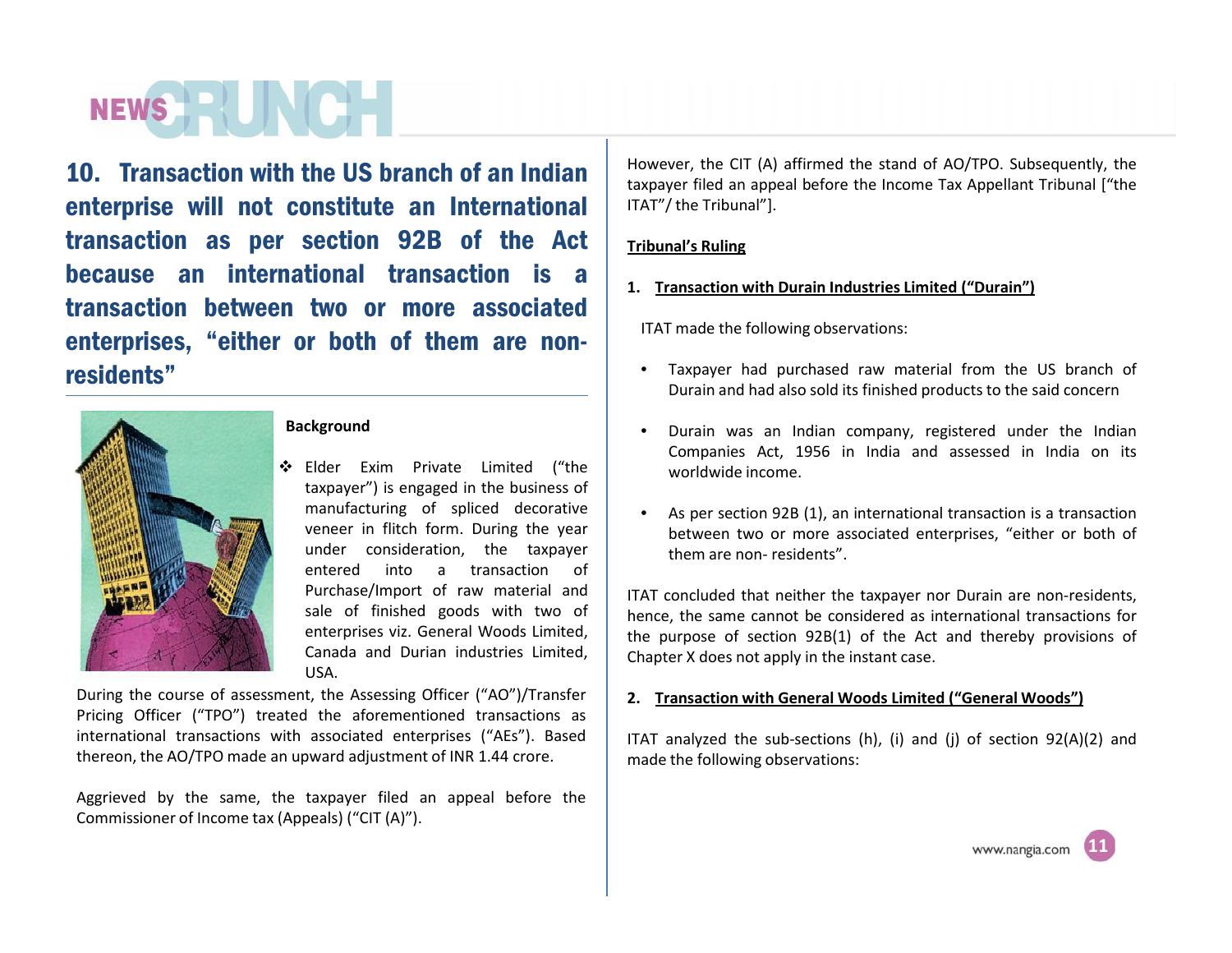- Section 92(A)(h) does not allow aggregation of purchases from different parties for the purpose of testing the limit of 90% prescribed and taxpayer purchases approximately 38% from General Woods only, thereby such section is not attracted in the present case;  $\vert$  11.
- $\div$  Section 92(A)(i) is attracted only if "the prices and other conditions relating thereto are influenced by such other enterprise". In the instant case, taxpayer determined the purchase and selling prices for and on behalf of the taxpayer only and not for General Woods, thereby such section is not attracted in the instant case'
- Section 92(A)(j) provides that an enterprise will be an associated enterprise where one enterprise is controlled by an individual and relative of such individual, however, no such relationship has been observed in the instant case, thereby, aforesaid section is not attracted in the instant case
- $\cdot \cdot$  Therefore, in the present case, although, AO/CIT(A) constituted the subject concerns as AEs of the taxpayer having regard to clause 92 (h), (i) and (j) of the Act, however, none of the stand was held valid by the tribunal after considering the facts and the submissions made by the taxpayer against the contentions of the AO/CIT (A).

Accordingly, ITAT upheld the appeal of the taxpayer.

#### **NANGIA'S TAKE**

*The Tribunal ruling elucidates the provisions of Section 92B and clarifies that the basic satisfying condition for calling a transaction an international transaction is that the transaction needs to be entered between two non-residents or between a resident and a non-resident. Hence, a transaction between two residents cannot be held as an international transaction.*

**Source: Elder Exim Pvt. Ltd. [TS-689-ITAT-2017(Mum)-TP]**

## **GST**

## 11. CBEC Amends Customs Valuation (Determination of Value of Imported Goods) Rules, 2007



- CBEC vide Notification No. 91/2017- CUSTOMS (N.T) dated 26th September, 2017 has amended Customs Valuation (Determination of Value of Imported Goods) Rules, 2007 ('Valuation Rules'). Summary of the provisions notified is provided below:
- **1. Definition of Place of Importation introduced**
	- "Place of importation" has now been defined as the customs station where the goods are brought for being cleared for home consumption or for being removed for deposit in a warehouse. Accordingly, cost incurred up to the place of importation would be included in the transaction value of imported goods.

## **2. Cost of Transport and Insurance**

• Where cost of transport, loading, unloading and handling charges associated with the delivery of the imported goods to the place of importation (Transport & LUH costs) is not ascertainable then such cost shall be 20% of the free on board (FOB) value of the goods.



**18**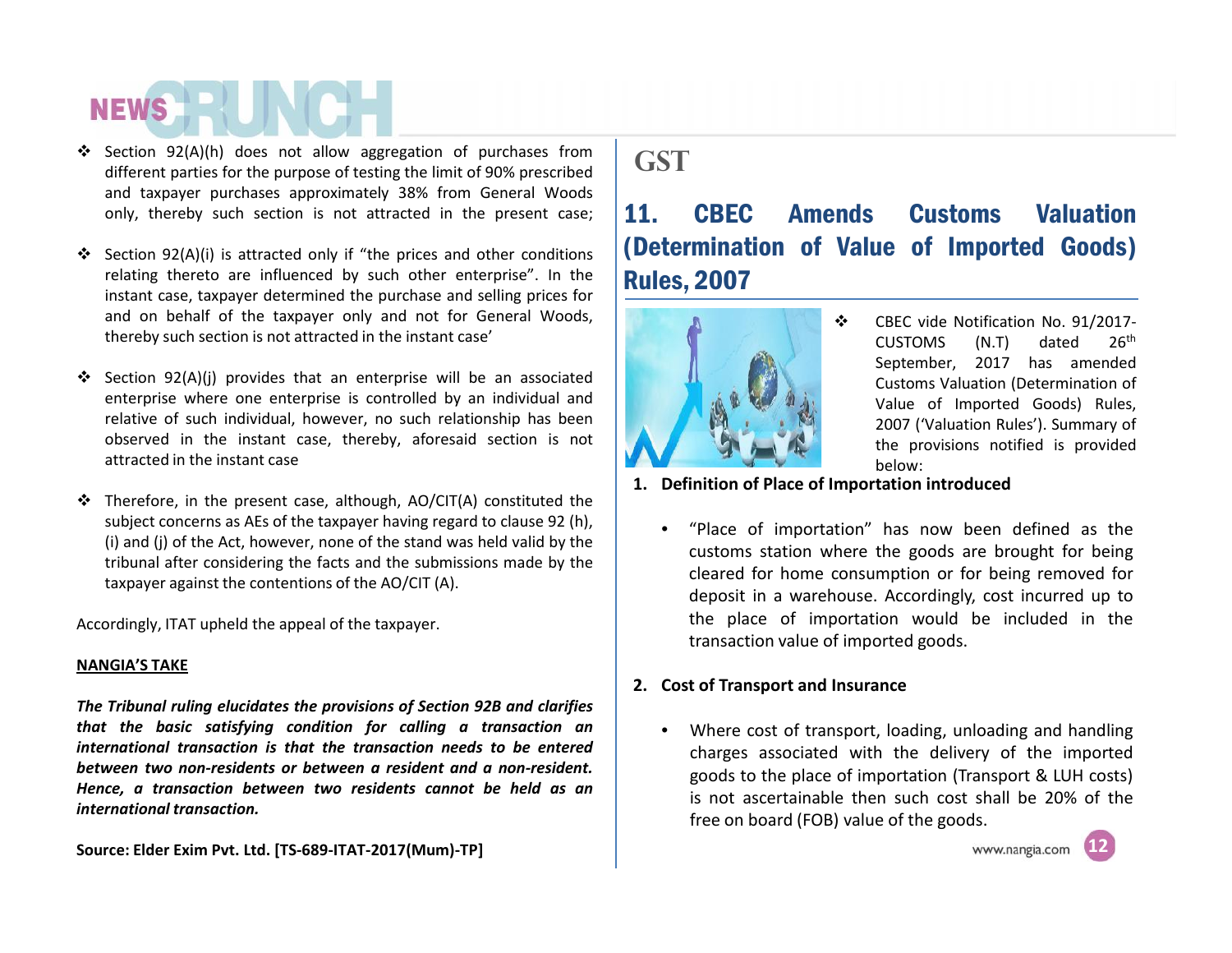- Provided also that where cost of insurance to the place of importation (Insurance Cost) is not ascertainable, such cost shall be 1.125% of free on board value of the goods.
- Where FOB value of imported goods is not ascertainable but the sum of FOB value of the goods and the Insurance Cost is available, the Transport & LUH costs shall be 20% of such sum.
- Where FOB value of goods is not ascertainable but sum of FOB value and Transport & LUH costs is available, Insurance Cost shall be 1.125% of such sum.

### **3. Transshipment of goods by air or sea**

In case imported goods are transshipped to another customs station in India, the cost of insurance, transport, loading, unloading, handling charges associated with such transshipment shall be excluded. While the transshipment charges with respect to a container being moved from port to an ICD and CFS were excluded from the transaction value of the goods, there was no mention of a similar treatment to transshipment of goods by sea or air. Now, by virtue of the amendment costs related to transshipment of goods (from ports to ICDs; port to port, port to CFS, Airport to Airport etc.) within India will be excluded, providing uniform treatment to different modes of transshipment.

## 12. GST Council extends deadline for filing returns for the month of July



 $\div$  The GST Council in its 21<sup>st</sup> meeting in Hyderabad on 9<sup>th</sup> September, 2017 made various recommendations for easing compliances for taxpayers. The Government has also decided to reduce the tax rates for 30 items and raised cess on mid-sized cars by 2 percentage points, by 5 percentage points on large cars, and 7 percentage points on sport utility vehicles.

### **Highlights:**

- **E-way Bill:** The government has released the E-waybill rules by amending the CGST rules vide Notification No. 27/2017- Central Tax dated 30thAugust 2017.
- **Late fee waived:** The Government has waived the late fee payable for delay in furnishing of the return in FORM GSTR-3B for the month of July, 2017 by the due date vide Notification No.28 / 2017 – Central Tax dated 1st September, 2017.
- **Compensation Cess on cars:** The Government has increased the GST Compensation Cess rates on luxury cars and SUV'S vide Notification No. 5/2017-Compensation Cess (Rate) dated 11thSeptember, 2017.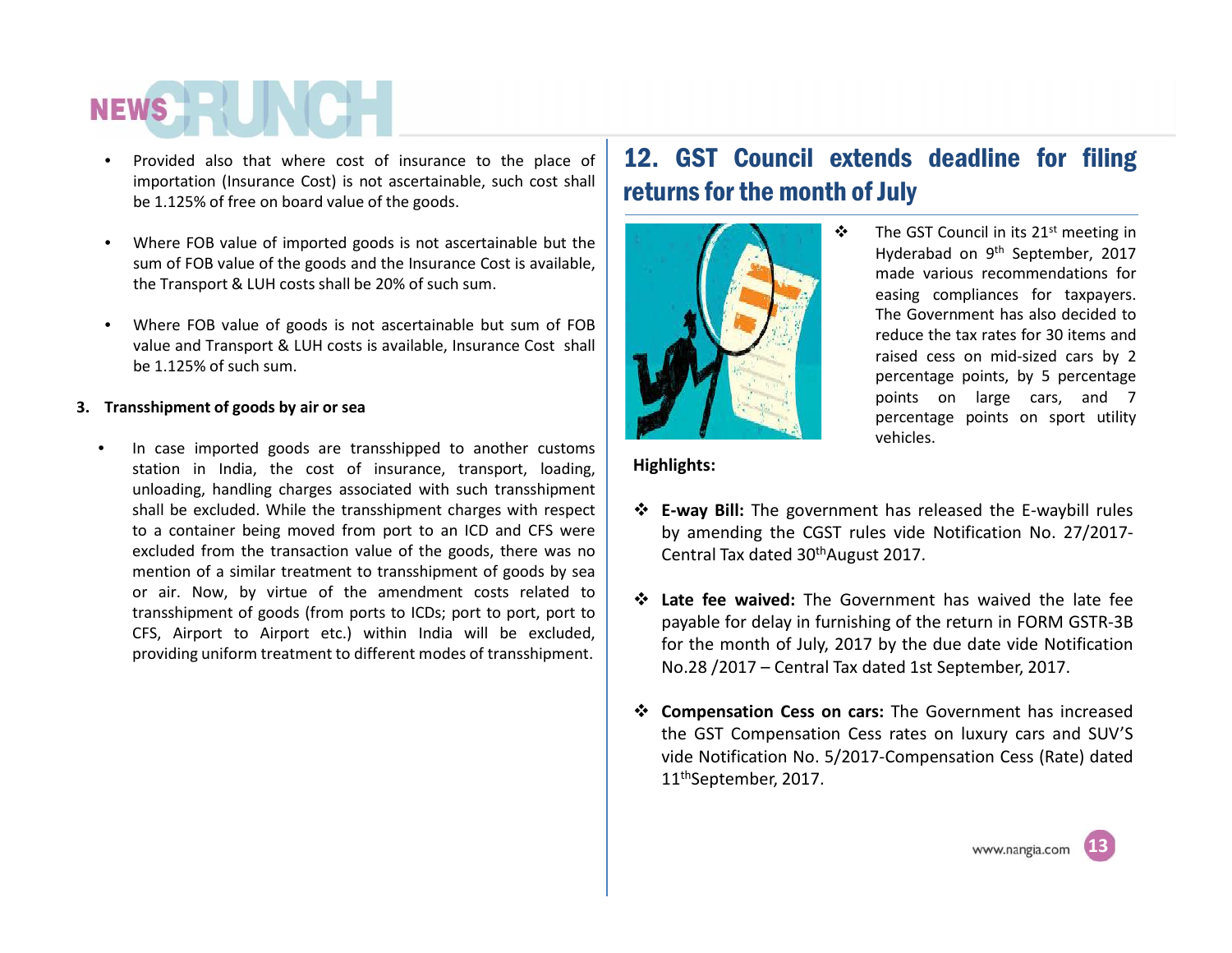**Extension of Deadline for returns:** CBEC notifies the due dates for extension for furnishing of GST returns vide Notification No. 30/2017 – Central Tax and Notification No. 31/2017 – Central Tax. The Summary of revised due dates is as under:

| SI. | Return | Class of taxable/      | Time period for furnishing |
|-----|--------|------------------------|----------------------------|
| No. |        | registered             | of return                  |
|     |        | persons                |                            |
| 1.  | GSTR-1 | Having turnover of     | Having turnover of upto    |
|     |        | more than Rs.100 Cr.   | Rs.100 Cr.                 |
|     |        | Upto 3rd October, 2017 | Upto 10th October, 2017    |
| 2.  | GSTR-2 | All                    | Upto 31st October, 2017    |
| 3.  | GSTR-3 | All                    | Upto 10th November, 2017   |
| 4.  | GSTR-6 | service<br>Input       | 13th October, 2017         |
|     |        | distributors           |                            |

\* The Government has specified the last date for furnishing of GSTR-3B electronically for the month of August to December. Summary of due dates is listed in the table as:

| SI.<br>No. | <b>Month</b>    | Last Date for filing of return in FORM<br>GSTR-3B |
|------------|-----------------|---------------------------------------------------|
| 1.         | August, 2017    | 20 <sup>th</sup> September, 2017                  |
| 2.         | September, 2017 | 20 <sup>th</sup> October, 2017                    |
| 3.         | October, 2017   | 20 <sup>th</sup> November, 2017                   |
| 4.         | November, 2017  | 20 <sup>th</sup> December, 2017                   |
| 5.         | December, 2017  | 20 <sup>th</sup><br>January, 2018                 |

- $\cdot$  The Government has extended the time limit for submitting the declaration in FORM GST TRAN-1 till 31stOctober, 2017 vide Order No. 03/2017-GST.
- **Composition Taxpayers:** A registered person (whether migrated or new registrant), who could not opt for composition scheme, shall be given the option to avail composition till 30th September 2017 and such registered person shall be permitted to avail the benefit of composition scheme with effect from 1st October, 2017. [Press Note dated 09th September (Release ID: 170642) by Ministry of Finance].

## **NANGIA'S TAKE:**

*Extension of due date by the Government provided big relief to the industry when taxpayers were facing many technical glitches on the GST portal on the last date of filing GST returns. Also, reduction in the rates for daily use commodities would make the products cheaper for the end consumer.*